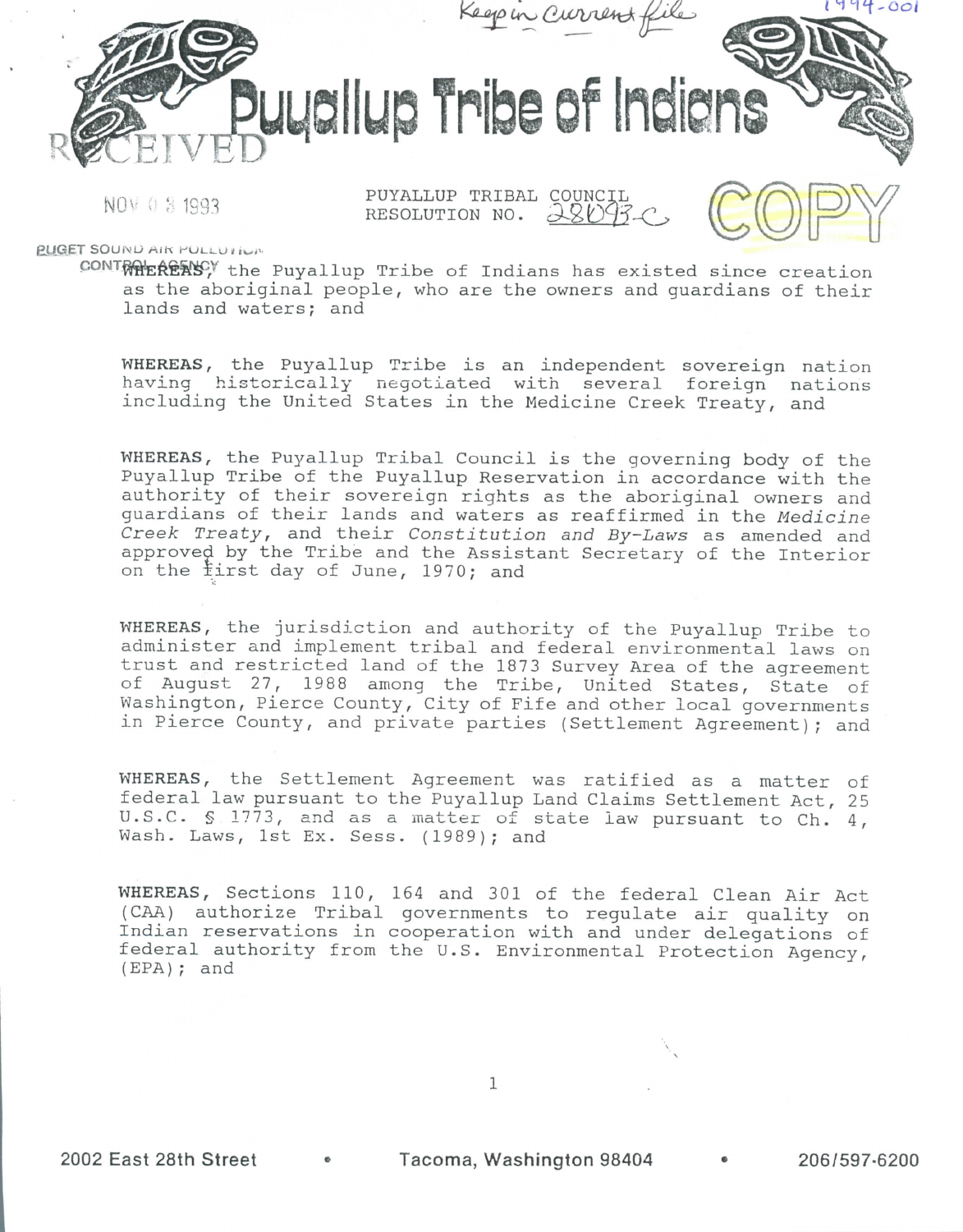WHEREAS, the Puyallup Tribal Council finds that regulation of air quality on the Puyallup Reservation is necessary to protect public health and to establish regulatory certainty which is necessary to foster business and economic development on the Puyallup Reservation; and

WHEREAS, a Cooperative Agreement between the Puget Sound Air Pollution Control Agency (PSAPCA) and the Puyallup Tribe promotes intergovernmental cooperations regarding the airshed which is common to both jurisdictions; and

WHEREAS, pursuant to Tribal Council Resolution 180393b, the Tribal Council directed the Puyallup Environmental Protection Department (Department) to obtain public comments on proposed Tribal Air Quality Regulations I, II, and III (Regulations);

WHEREAS, the Department prepared a Responsiveness Summary which describes public comments received by the Department regarding the proposed Regulations, and the Department's response to those comments; and

WHEREAS<sub> $k$ </sub> the Puyallup Tribal Council has determined that the Department should have primary responsibility for implementing the Tribal Air Quality Program, including any federal "program delegations under the CAA from EPA, in accordance with applicable ribal law.

NOW, THEREFORE BE IT RESOLVED, that the Puyallup Tribal Council adopts Tribal Air Quality Regulations I, II and III, copies of which are attached to this Resolution; and

BE IT FURTHER RESOLVED that the Puyallup Tribal Council requests the U.S. Environmental Protection Agency to approve the Puyallup Tribal Air Regulations I, II and III under Section 110(o) of the federal Clean Air Act and to provide the Tribe with technical, financial and other assistance to implement tribal and federal environmental laws and programs relating to air quality on trust and restricted lands of the 1873 Survey Area; and

BE IT FINALLY RESOLVED that the Puyallup Environmental Protection epartment shall have primary responsibility for implementing the Tibal Air Quality Program, including Tribal Air Quality Tribal Air Quality Program, including Tribal Air Quality<br>Regulations I, II and III, consistent with the Tribal Administrative Procedure Act and other applicable Tribal and federal laws.

2